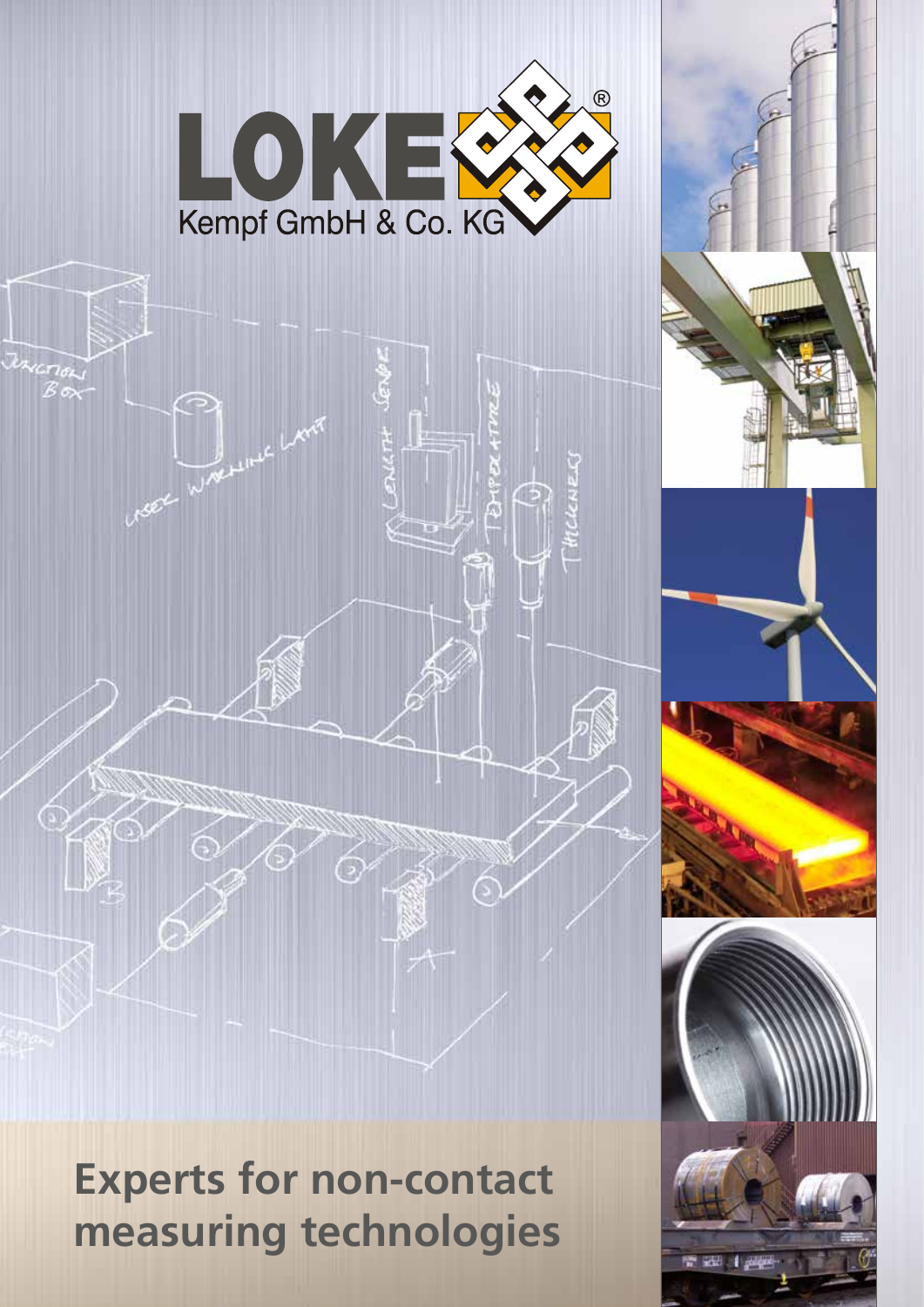







QUALITY REUNSIL TV PERIENCE CORRETENCE FLEETBILIT



#### **Detecting - Positioning - Measuring**

Kempf GmbH & Co. KG realizes automation processes and logistic projects in heavy industries - especially in steelworks and nonferrous manufactures.

Over 30 years of experience makes us experts for non-contact measuring technologies. We are highly experienced in using laser technologies for measuring under harsh environmental conditions. Therefore Kempf GmbH & Co. KG develops solutions within millimeter precision of 1D- and 2D-measurements on hot surfaces of temperatures up to 1,650 °C or for measuring/ scanning physical dimensions of semi-finished parts during the production process.

### **Only selling sensors and components is not enough for Kempf GmbH & Co. KG**

We provide a comprehensive line of product solutions. For complex projects, we offer a complete service beginning with a systematical task analysis, application support, as well as getting installed systems into service.

## **LED Lightning for large areas and industrial environments**

Consultation, planning, installation and maintance regarding floodlight systems is our second main area of business activities. Kempf GmbH & Co. KG is the German business partner of AAA-LUX, the market leader in LED Technologies with more than 20 years of experience. More information: www.kempf-led.de



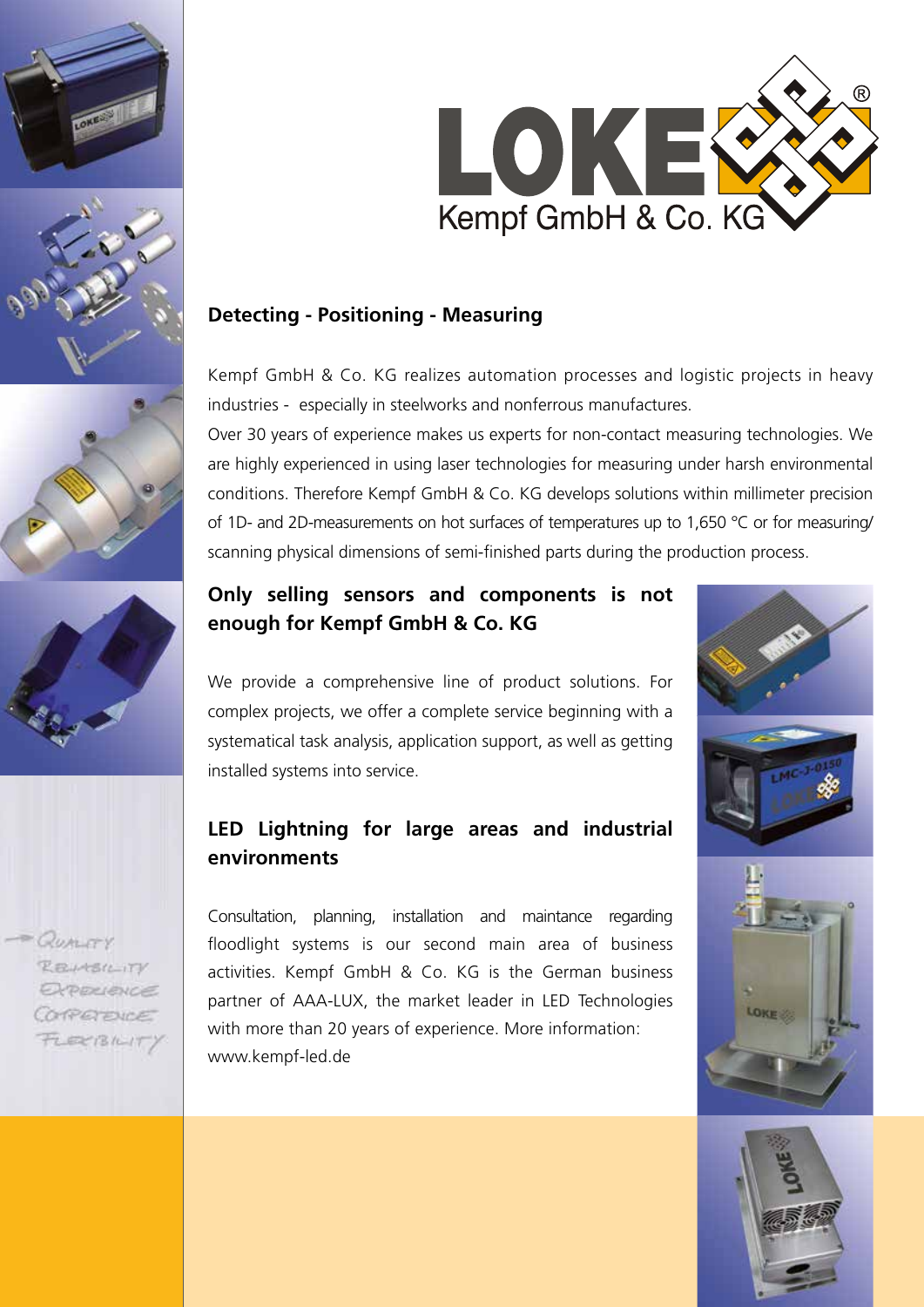

# **LOKE measuring and control systems accuracy under harsh conditions**

Kempf GmbH & Co. KG offers laser distance measuring systems and solutions for defined positioning, distance determination, dimensioning, and level monitoring under complex technical requirements and harsh environmental conditions. With our sensors and control systems, distances from 0.1 m up to 3,000 m, material lengths while processing speeds from 0 m/min up to 10,000 m/min, can be defined on all surfaces within millimeter accuracy. With pleasure we face up to customer specified tasks and provide customized solutions! Just use our experience and measuring systems for specifying lengths, widths and thicknesses, controlling geometric profiles or speed within your quality management or production optimizing processes.



Defining and positioning of a slab - walking beam furnace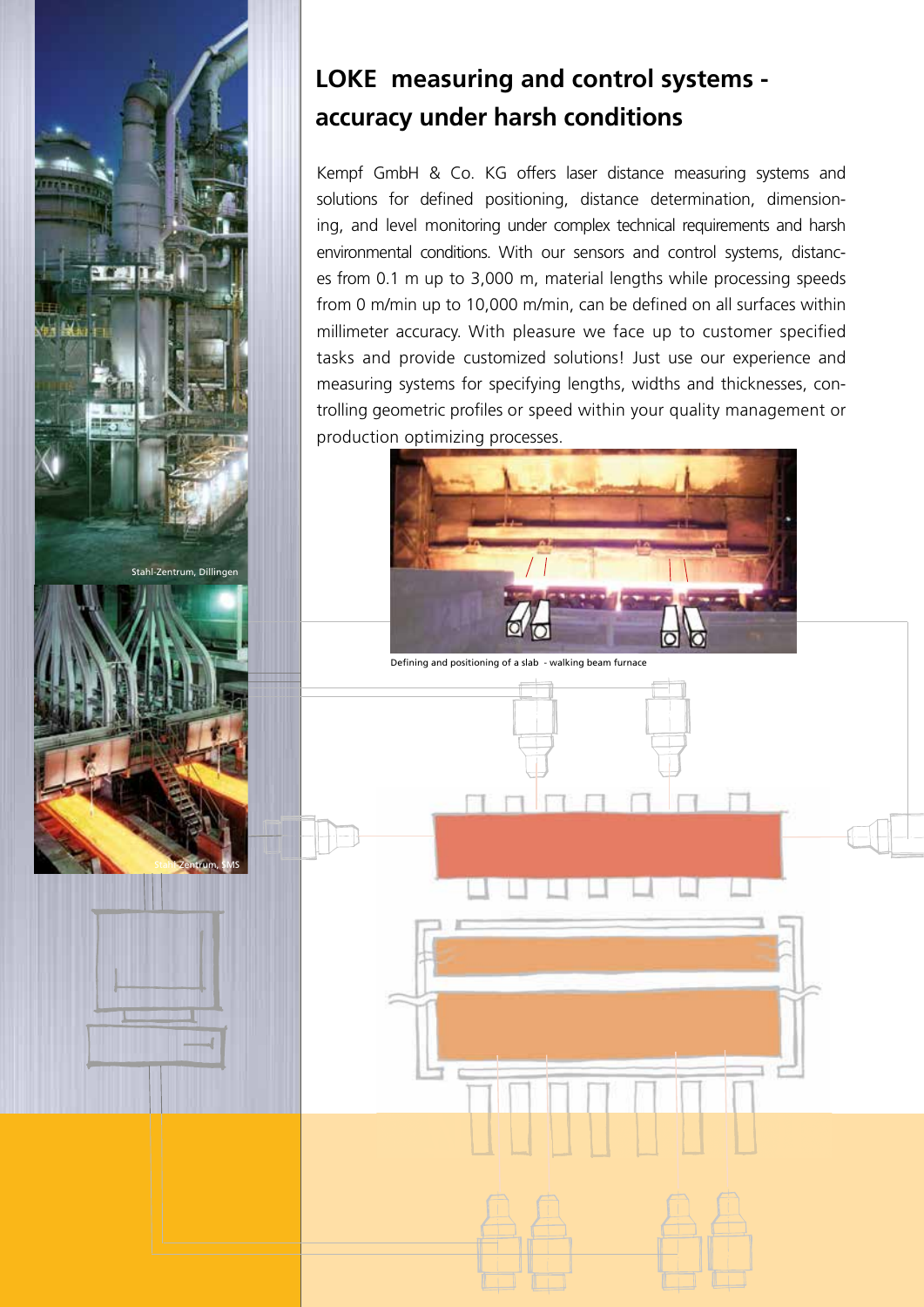

Detection of length and width

### **Measuring of speed and length Laser Doppler Principle LMC-L-XXXX-XXX, LMC-LB-XXXX-XXX LMC-Lm/LmB-XXX-XX**

- Measuring rate 25 kHz
- V=0m/min (LB-Model)
- Direction detection (LB-Model)
- $\bullet$  Accuracy < 0.05 %
- Repeat accuracy < 0.02 %
- Material cognition < 1 ms
- Update rate 0.04 ms
- Online gauging (L-Model)
- Measuring on hot surfaces up to 1,300 °C
- Stand off 150 up to 2,000 mm
- Depth of field 25 200 mm
- Data interfaces RS 232/RS 422, Ethernet, Profibus, SSI, Pulse output, Analog 4 … 20 mA, Devicenet, W-LAN, other protocols on request





Length measuring frontal to walking beam furnace

### **Phase-shift measuring LMC-J-0050-X**

- Millimeter accuracy
- Selective measuring with small angle of beam 0.6 mrd
- Laser class 2
- Resolution 0.1 mm
- Reflectorless up to 30 m on diffused reflecting surfaces
- Max. up to 150 m on reflector
- Data output rates up to 100 Hz
- On hot surfaces up to 1,450 °C (Laser cl. 3R)
- Diverse data interfaces available
- Cooling systems: air, water or Pelitier-cooling
- Additional heating
- Parameterized device options



Determination of coil diameter - Coiler



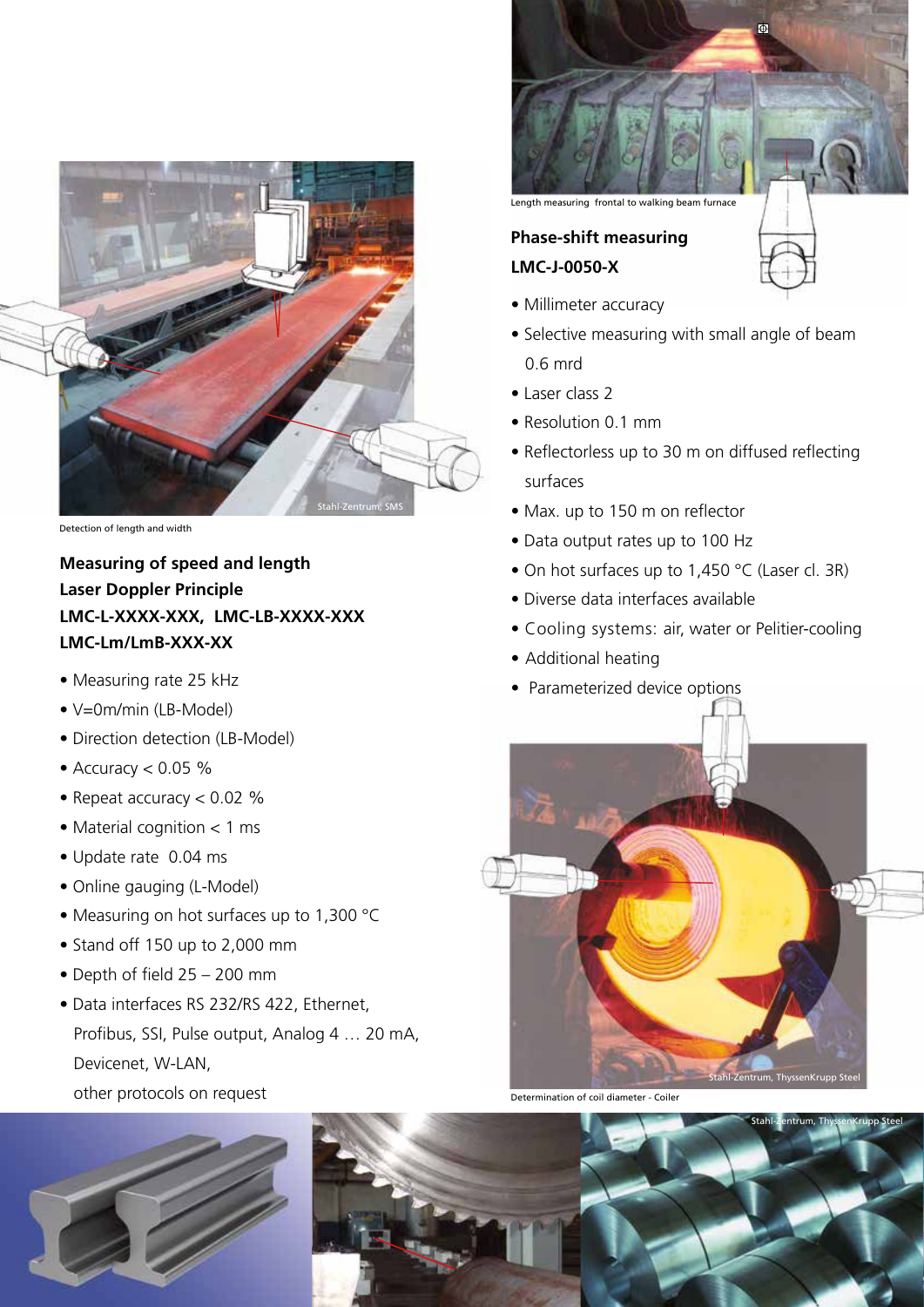

# **Time Of Flight (TOF) Measuring LMC-J-0310-X, LMC-J-0150-X LMC-J-0270-X**

Length measuring of pipelines transversal transport

 $\frac{1}{10111100000}$ 

- Measuring within a centimeter accuracy
- Reflectorless up to 400 m
- Max. range over 3,000 m on reflector
- Resolution 1 mm
- Measuring rates up to 30 kHz
- Data interfaces RS 232/RS 422, Ethernet, Profibus, SSI, Analog 4 … 20 mA, W-LAN, other protocols on request
- Compact design
- Housing with integrated Pelitier-cooling
- Angle of beam 2 mrd (optional up to 40°)
- Laser class 1
- IR Laser with pilot laser for aligning

### **LOKE LMC and LCG -**

### **measuring systems based on laser technology and image-processing**

- In cooperation with our partners we develop and produce systems for
- measurements, control units and identification gates, based on lasertechnology and image-processing:
	- Profile inspection and length measurements
	- Geometry detection
	- Material identification / typeface recognition
	- Scanning measurement systems e.g. for slitting optimization
	- Crane guiding systems with subsequent inventory management